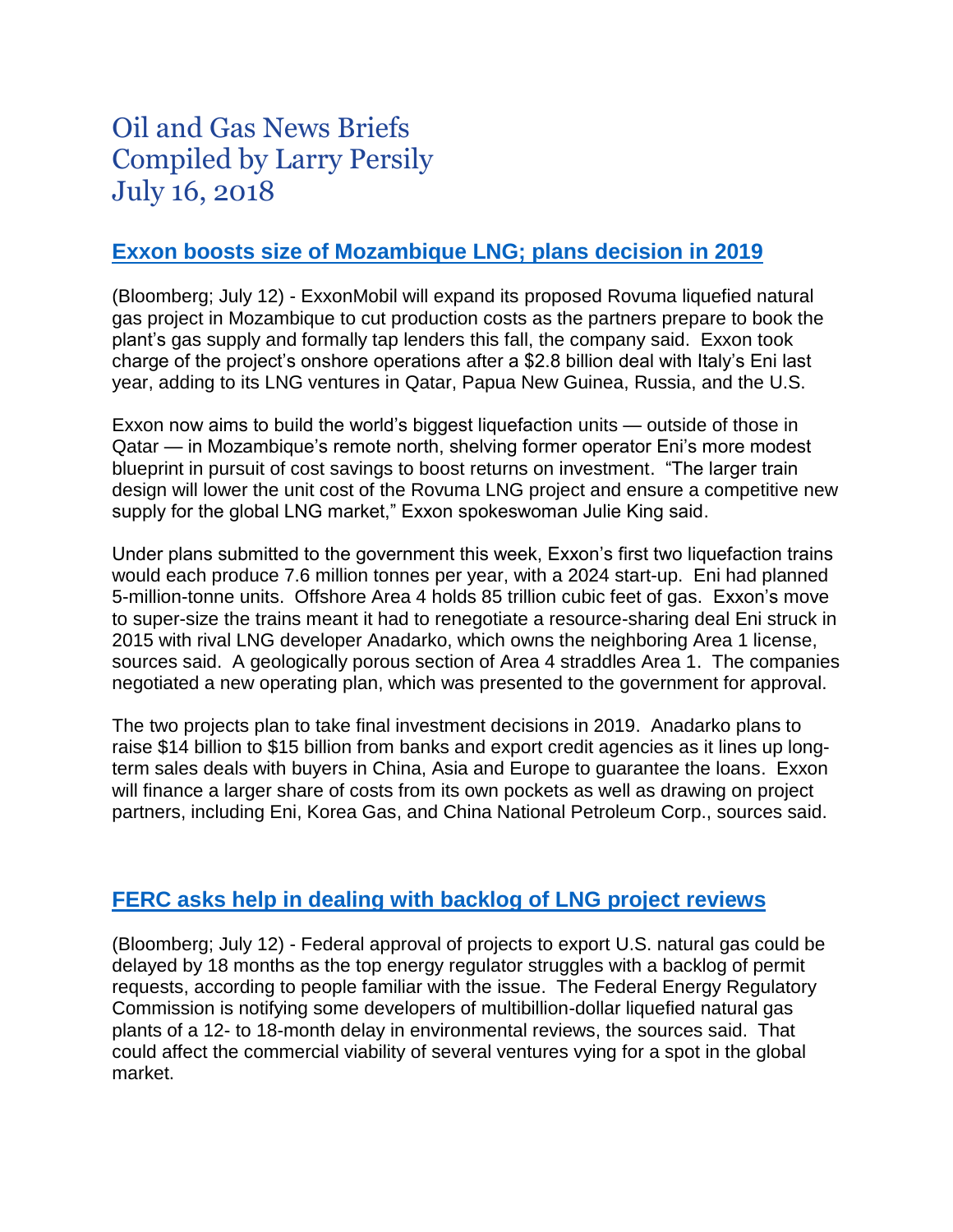FERC Chairman Kevin McIntyre is keen to hire private contractors for the first time to help work through LNG reviews. Two weeks ago the agency sent letters to nine LNG developers requesting they "consider providing a third-party contractor to assist" FERC staff in their reviews — specifically to evaluate fire-safety protections. The Alaska Gasline Development Corp. received one of the letters. FERC is scheduled to release the Alaska project's draft environmental impact statement in March 2019.

The surge in applications for new export projects is testament to the American shalegas boom. The U.S. has two major LNG export facilities in operation today, with four more set to start up by the end of 2019. Another four have received all of their major regulatory permits and are awaiting the final go-ahead from their developers. More than a dozen others are seeking FERC approval.

Paul Varello, president of Commonwealth LNG, which wants to build an LNG terminal in Louisiana, has pressed FERC to broaden the contractor plan and find ways to speed up reviews. "They know they have an issue and need to find a way to fix it," he said. On July 11, FERC Commissioner Neil Chatterjee took to Twitter to offer possible solutions, including increasing pay for staffers in a bid to retain them or opening a Houston office.

### **[China expands gas storage capacity](https://www.platts.ru/latest-news/natural-gas/singapore/analysis-chinas-expanding-underground-gas-storage-27011405)**

(Platts; July 13) - The expansion of underground gas storage in northeast China could ease distribution bottlenecks for the country's winter demand centers and help stabilize seasonal demand and price fluctuations in Asian LNG markets. China's growing LNG consumption, driven by coal-to-gas conversion and the nation's industrial recovery, has tightened Asian LNG fundamentals, with the Platts marker averaging \$9 per million Btu in first-half 2018, up from \$6.30 a year ago but down from January's high of \$11.70.

The country's biggest underground gas storage is being built by a subsidiary of stateowned China National Petroleum Corp., on the bank of Bohai Bay, a strategic location and home to a gas pipeline network that connects China's heavily industrialized neighboring regions of Beijing, Tianjin, and Hebei province, local media reported July 11. The underground gas storage being built at the Liaohe oil field will have total capacity of 700 billion cubic feet of natural gas. That's nearly half of China's existing gas storage capacity across more than two dozen sites.

Liaohe Oil Field Co. built China's first large-scale underground gas storage depository, Shuang 6, by using its abandoned gas field at Panjin in the northeastern Liaoning province. Liaohe oil field has 28 abandoned gas reservoirs with proven gas storage capacity, said Shi Zhongren, a company executive in charge of storage. China has accelerated the construction of underground gas storage facilities near major cities and beside major gas pipelines.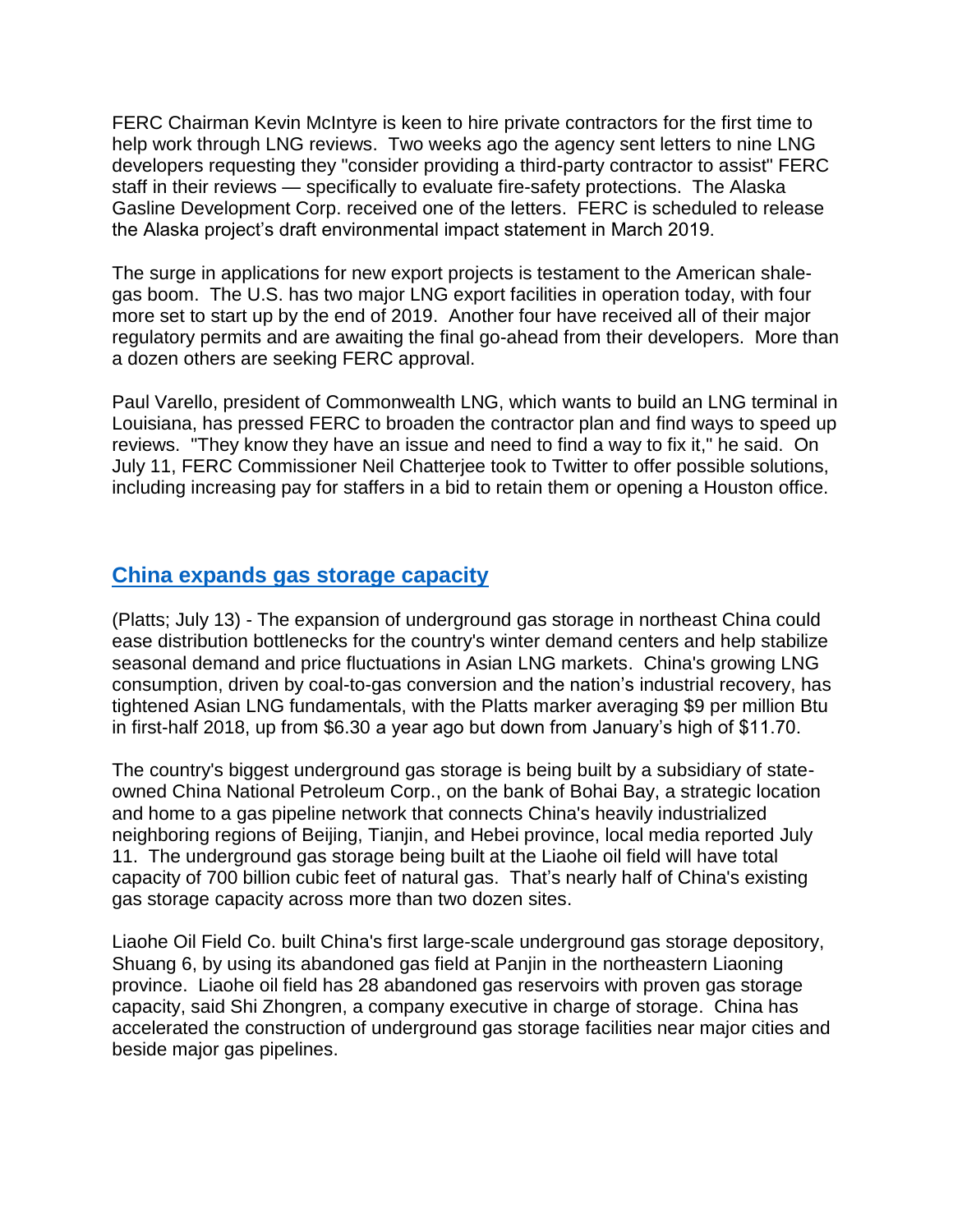# **[Service companies optimistic Shell-led LNG Canada will go ahead](http://www.worldoil.com/news/2018/7/12/lng-canada-nearing-approval-of-lng-facility-servicers-say)**

(World Oil; July 12) - The prospects for a massive gas export plant on Canada's Pacific Coast are looking bright, according to executives of service companies that would have a hand in supporting the development. LNG Canada, the Shell-led group that is considering building a C\$40 billion liquefied natural gas terminal in Kitimat, B.C., is giving every indication that it's planning to approve the project, the service company executives said at a panel in Calgary on July 11.

"All the actions that they're doing, including (Malaysia's) Petronas buying into the plant, and the contracts and everything else that they're doing, really indicate they're very close," said Dale Dusterhoft, CEO of Trican Well Service. "They're just going through the list and ticking all the boxes." Dusterhoft said his company would likely see increased demand for its pressure-pumping rigs if the project is built and drillers need to increase gas production to supply the export project.

Those views were echoed by Horizon North Logistics Chief Financial Officer Scott Matson, whose company would build the worker camps for construction and plant operations. "If you think back three, four years ago when we all had LNG euphoria, that there was a slew of projects ahead of us, we certainly didn't see any boxes being ticked to the same degree they are today," Matson said. "Our view is that the flag in the ground was Petronas buying in. We have a hard time believing they would spend an ounce of time, energy or a dollar unless they had a clean line of sight to the project going ahead."

### **[LNG a contentious issue for B.C.](https://www.theglobeandmail.com/canada/british-columbia/article-lng-decision-will-be-first-real-test-of-ndp-green-alliance-in-bc/) governing coalition**

(The Globe and Mail; Canada; July 13) - Over the past year, B.C.'s Green Party has voted in lockstep with the New Democratic Party on every piece of legislation that has come into effect: 50 bills over two sessions. Despite Green Party Leader Andrew Weaver's occasional criticism of his governing partner, no Green Party lawmaker has ever voted against a New Democratic Party bill. That record reflects the pact reached last year between the two parties that allowed the NDP to be sworn into government.

But the agreement could face its toughest challenge yet in the coming months when differences between the two parties over liquefied natural gas come into sharper focus. Those differences will be an opportunity for the anti-fossil fuel Greens to demonstrate their clout and their independence as part of the governing arrangement. "LNG will be a test," said Michael Prince, a professor of social policy at the University of Victoria.

As part of the deal for last year's coalition, the Greens are to be consulted on policy. Differences on LNG have been one of the most contentious issues. "LNG is a sticking point," said Sonia Furstenau, a Green Party lawmaker. "We have indicated that we don't support their [NDP] proposed tax break regime for LNG. We don't think that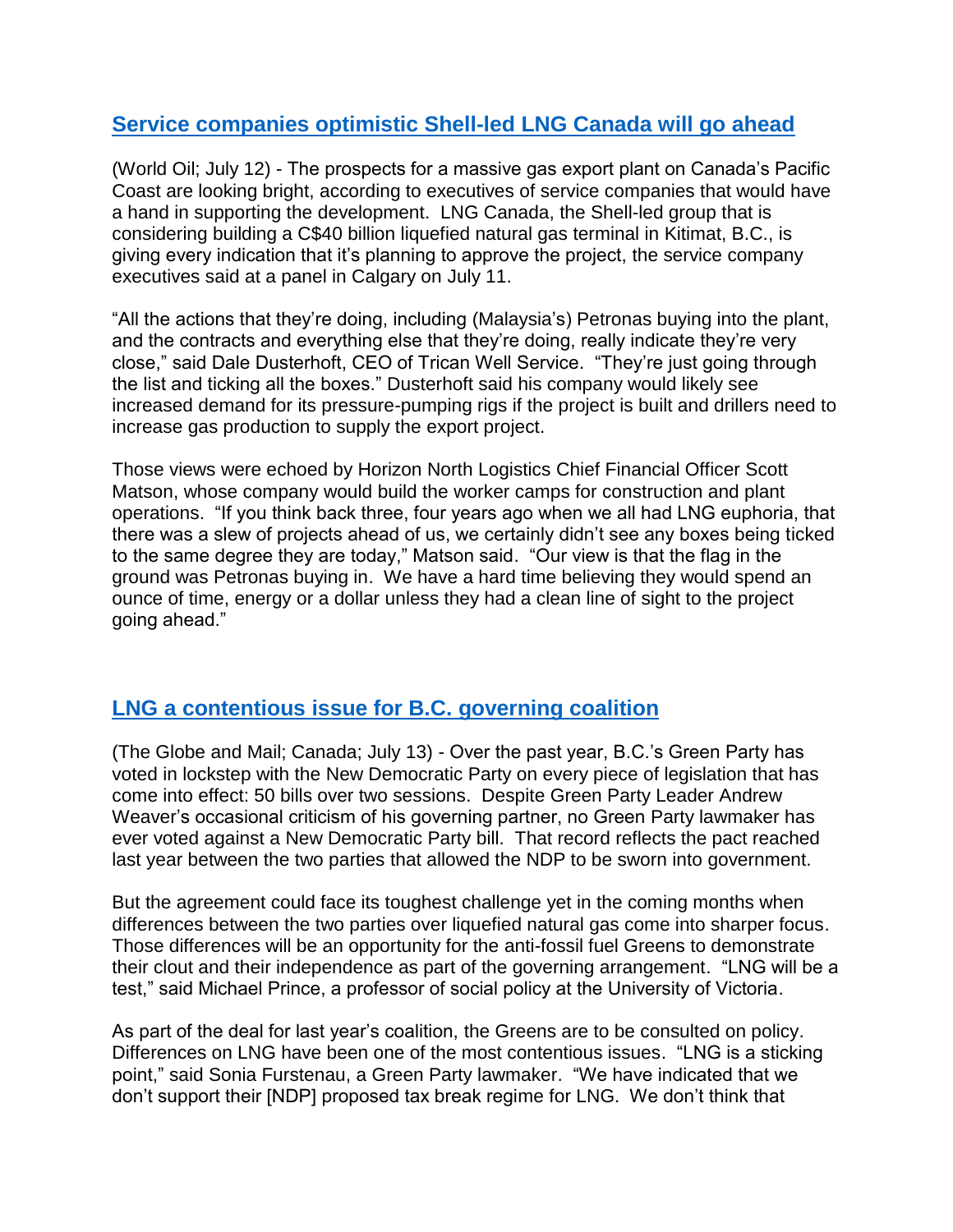increasing subsidies for the fossil fuel industry is the direction any government should be going," she said. The two parties are talking about possible solutions to the LNG standoff.

# **[Housing market heats up as Kitimat, B.C., awaits LNG decision](https://www.cbc.ca/news/canada/british-columbia/kitimat-housing-market-heats-up-with-lng-anticipation-1.4742866)**

(CBC News; Canada; July 11) - With fewer than 50 houses on the market — most of them with offers from buyers — there's a buzz in Kitimat real estate, but real estate agent Shannon Dos Santos said there's an eerie silence on precisely who is shopping in the British Columbia coastal city. "Very, very quiet with what they say. We know where they could be coming from and what they could potentially be coming for, but there is not a lot of chatter," she said. "I find it almost eerily quiet."

Dos Santos said the potential buyers are looking for high-end homes as an investment decision is pending on the Shell-led multibillion-dollar liquefied natural gas project in Kitimat. "There are a lot of top-notch people coming in and sitting and inquiring and not necessarily going out and looking at the inventory, just getting an idea of the lay of the land and where potential developments might be and price points, where they are."

The Shell-led consortium is expected to make a final investment decision later this year. Last week, Houston-based Civeo Corp. was awarded contracts to supply temporary work camps at four locations along the proposed gas pipeline from Dawson Creek, B.C., to the west coast, on the condition that the LNG Canada terminal is built. Analysts saw this as a sign that the project is headed toward a positive investment decision.

# **OPEC [president](https://www.reuters.com/article/us-oil-opec/opec-to-canada-build-pipelines-or-watch-investment-flow-south-idUSKBN1K02PF) advises Canada to invest in pipelines**

(Reuters; July 10) - The president of OPEC urged Canada on July 10 to invest in more infrastructure to move oil and gas, or risk watching investment flow to the United States. "If you don't have the major infrastructure, investors are going to go to your neighbor, where infrastructure is not an issue," said OPEC President Suhail al-Mazrouei. "Act and act quickly if you want to retain those investors. I am being frank because I want to be a true friend to the Canadians. … I don't want them to lose opportunities."

Insufficient oil pipeline capacity has deepened the discount that Canada's heavy crude has to accept from U.S. refiners. The Canadian government agreed in May to buy the Trans Mountain oil pipeline and its expansion project from Kinder Morgan for C\$4.5 billion (US\$3.4 billion), highlighting the lengths deemed necessary in Canada to overcome stiff local and environmental opposition to such projects. The government will finish the expansion project and then look to sell the line.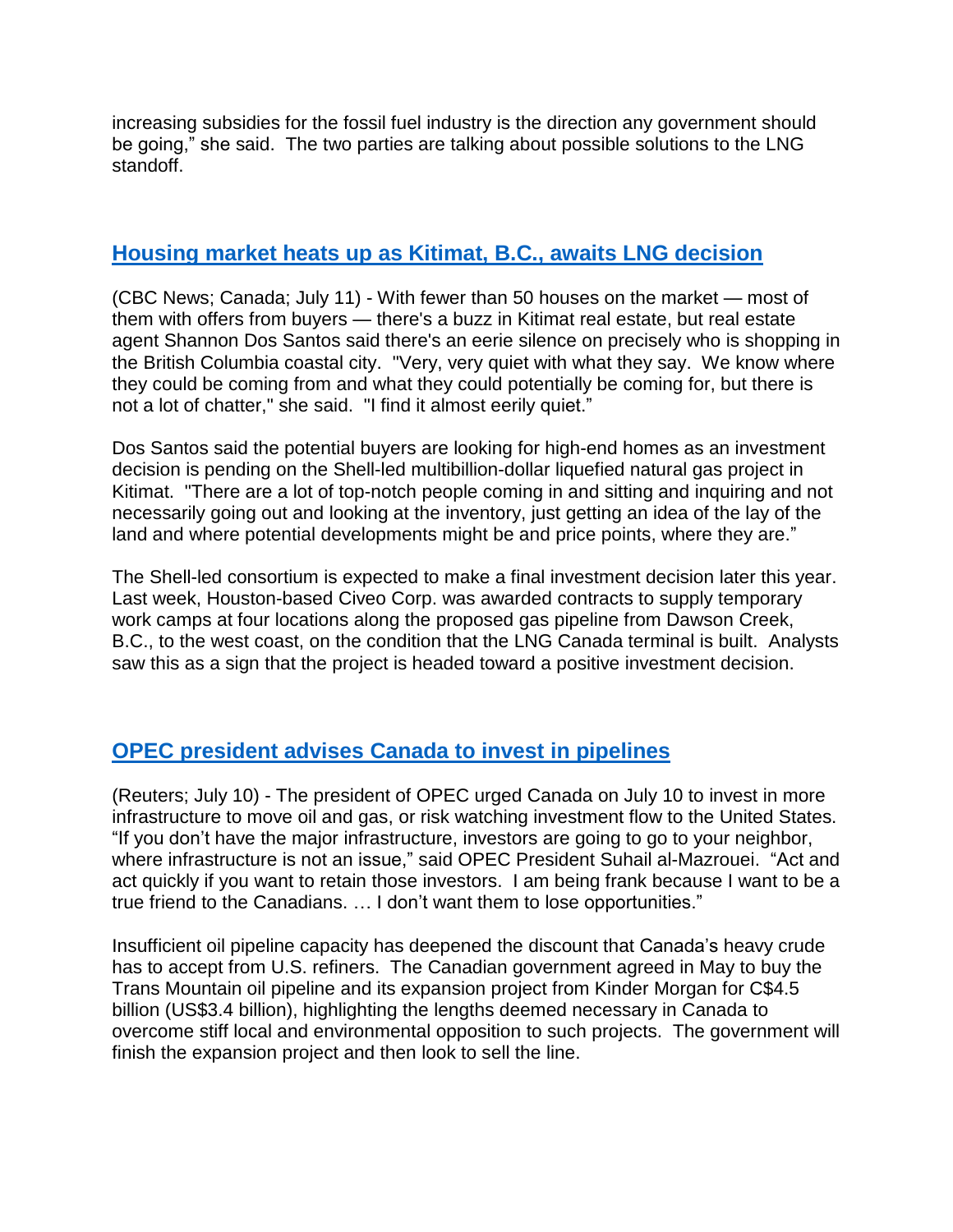Mazrouei was speaking in Calgary at an investor conference. Mazrouei, the United Arab Emirates' energy minister, also singled out Canada's low-priced natural gas. Much of it is produced in landlocked Alberta, and the country lacks a liquefied natural gas export project to get the gas to market. "The solution is LNG and pipelines to export that natural gas," Mazrouei said. "If you provide optionality for the gas, it's going to fix itself."

# **[Report says Canadian LNG could be too costly for market](http://www.naturalgasintel.com/articles/115049-canada-lng-exports----both-west-and-east----facing-global-cost-pressures-says-ceri)**

(Natural Gas Intelligence; July 13) - Formidable cost obstacles confront British Columbia's plans to break into global liquefied natural gas markets, while export proposals in Nova Scotia face even higher hurdles, according to the Canadian Energy Research Institute. Supply costs exceed Asian and European spot market prices, a CERI study released July 12 said. The Competitive Analysis of Canadian LNG offers a sobering 125-page statistical look at projects on the northern Pacific and Atlantic coasts.

CERI, an industry and government-supported independent agency, painted its Canadian LNG portrait with economic modeling. No inside knowledge is revealed about projects that have aroused B.C. and Alberta industry optimism. In CERI's model as of May, the cost of landing LNG from B.C. and Alberta tight gas and shale formations on the spot market in Japan would have been US\$8.35 per million Btu — about US80 cents more than the going price at the time.

Export projects on the East Coast would sink far deeper into the red because bans against tapping unconventional gas with horizontal drilling and hydraulic fracturing in Nova Scotia, New Brunswick, and Quebec eliminate potential nearby supplies, CERI said. The bans force the Atlantic projects to rely on gas from B.C., Alberta, and the U.S. via long, roundabout delivery paths through multiple pipelines. As of this spring, costs of LNG made in Nova Scotia from Western Canada or the Marcellus Shale gas would have topped US\$11, exceeding the European benchmark by about \$4, CERI estimated.

Long-term LNG contract prices are not much more forgiving. The industry standard index has become leaner because growing LNG supplies have enabled buyers to cut the cost of 1 million Btu of gas to 11.5 percent of a barrel of oil, down from 14.5 percent. "Western Canada LNG will need an oil price of approximately US\$80 per barrel or more over the life of the project to break even under long-term contracts," researchers said.

### **[Gazprom announces large Arctic gas development](https://thebarentsobserver.com/en/industry-and-energy/2018/07/gazprom-moves-another-grand-project-yamal-tundra)**

(The Barents Observer; Norway; July 13) - More natural gas from the Yamal Peninsula will be piped toward European buyers as Gazprom starts development of Kharasavey, one of the company's biggest Arctic fields. The decision to develop the field was taken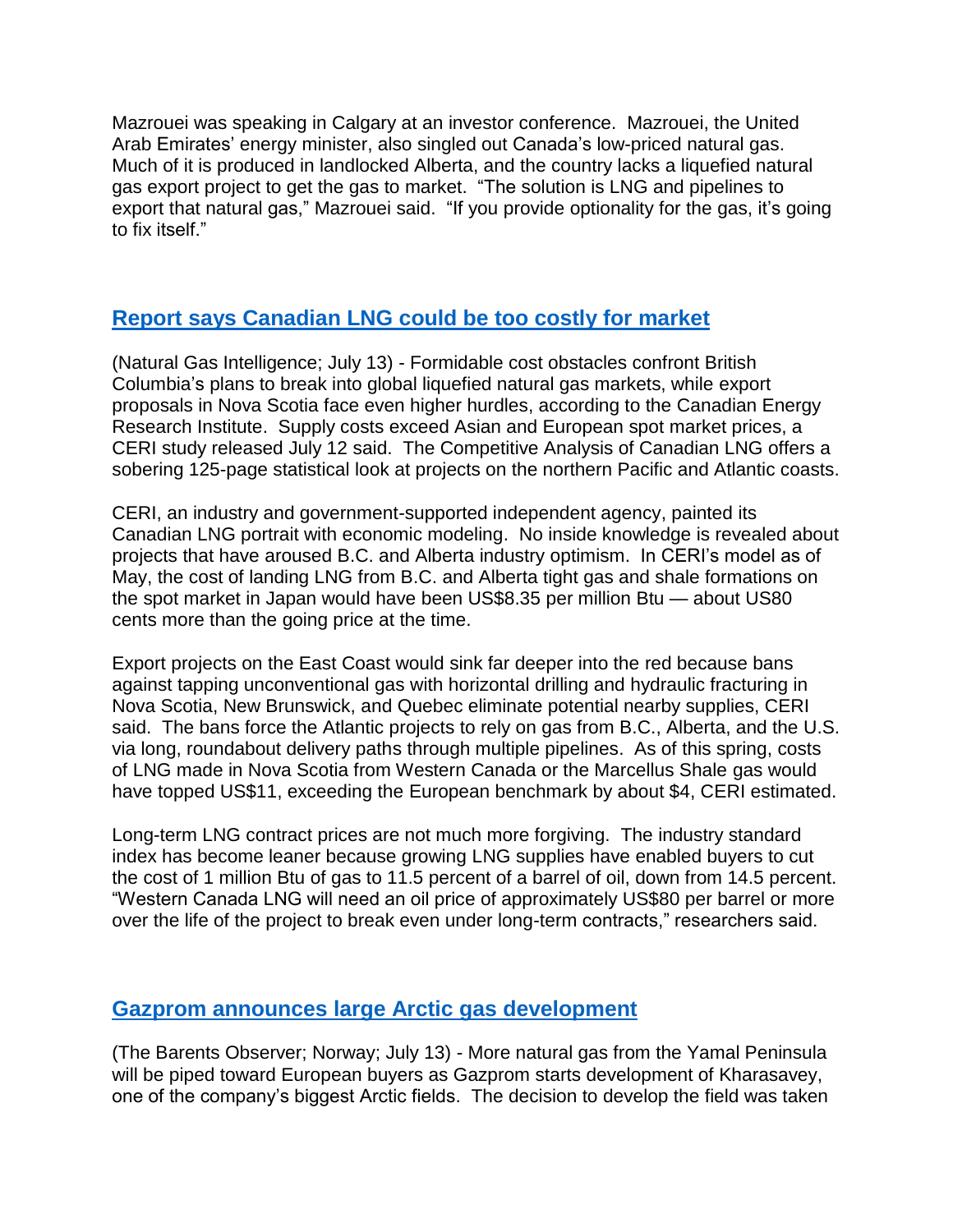during Gazprom CEO Aleksey Miller's visit to the Yamal-Nenets region this week. The company said field development and pipeline construction work would start in 2019 and be completed in 2023.

The Kharasavey field holds about 70 trillion cubic feet of gas, and production could reach 3 billion cubic feet per day. Parts of the field are located offshore in the Kara Sea. Preparations are underway and housing quarters for project workers are already on site in Bovanenkovo, Gazprom said. A total of 1.5 million tons of construction materials will be shipped to the site, with summer deliveries by ship and winter cargoes by rail.

When the new fields is in operation after 2023, Gazprom's total gas production in the Yamal Peninsula will average about 14.5 bcf a day, with everything going out westbound by pipe. Kharasavey has long been planned to be next in line of Gazprom's projects in the region, but development has repeatedly been postponed.

# **Financing troubles [delay small LNG project in Equatorial Guinea](https://www.platts.ru/latest-news/natural-gas/london/uks-ophir-defers-capex-for-fortuna-lng-project-21114652)**

(Platts; July 12) – U.K.-based Ophir Energy has opted to defer the start of capital spending for its planned Fortuna floating LNG export facility offshore Equatorial Guinea to 2019, the company said July 12. The \$2 billion project would produce 2.2 million tonnes of LNG per year. In a trading update, Ophir said company capital spending for 2018 had been reduced, "predominately with the deferral of Fortuna spend to 2019," signaling further delays to the project.

Fortuna LNG had been widely expected to progress to a final investment decision as early as 2016, but difficulties in securing financing have seen the decision repeatedly delayed, including failed plans to obtain financing from Chinese banks. Equatorial Guinea's Energy Minister Gabriel Obiang Lima in late May warned Ophir that time was "running out" to reach an investment decision. Ophir interim CEO Alan Booth said July 12 the company was "especially conscious" that its license expires at the end of 2018.

The project was dealt another major blow in May when U.S.-based oil field services giant Schlumberger walked away from its role in Fortuna LNG. Ophir said talks continue with potential lenders. "We are in active discussions to secure a partner and the status of the financing and timing of FID will become clear in the coming months." Ophir had hoped to produce first gas in 2022, but that timeline is now likely to slip further.

### **[Heavy Chinese demand for coal drives up prices](https://www.cnbc.com/2018/07/11/coal-is-bucking-trade-war-fears-as-chinas-demand-surges.html)**

(CNBC; July 11) - The commodities sector has been hit by escalating global trade tensions, but coal is bucking that trend as China's demand for the fuel remains high.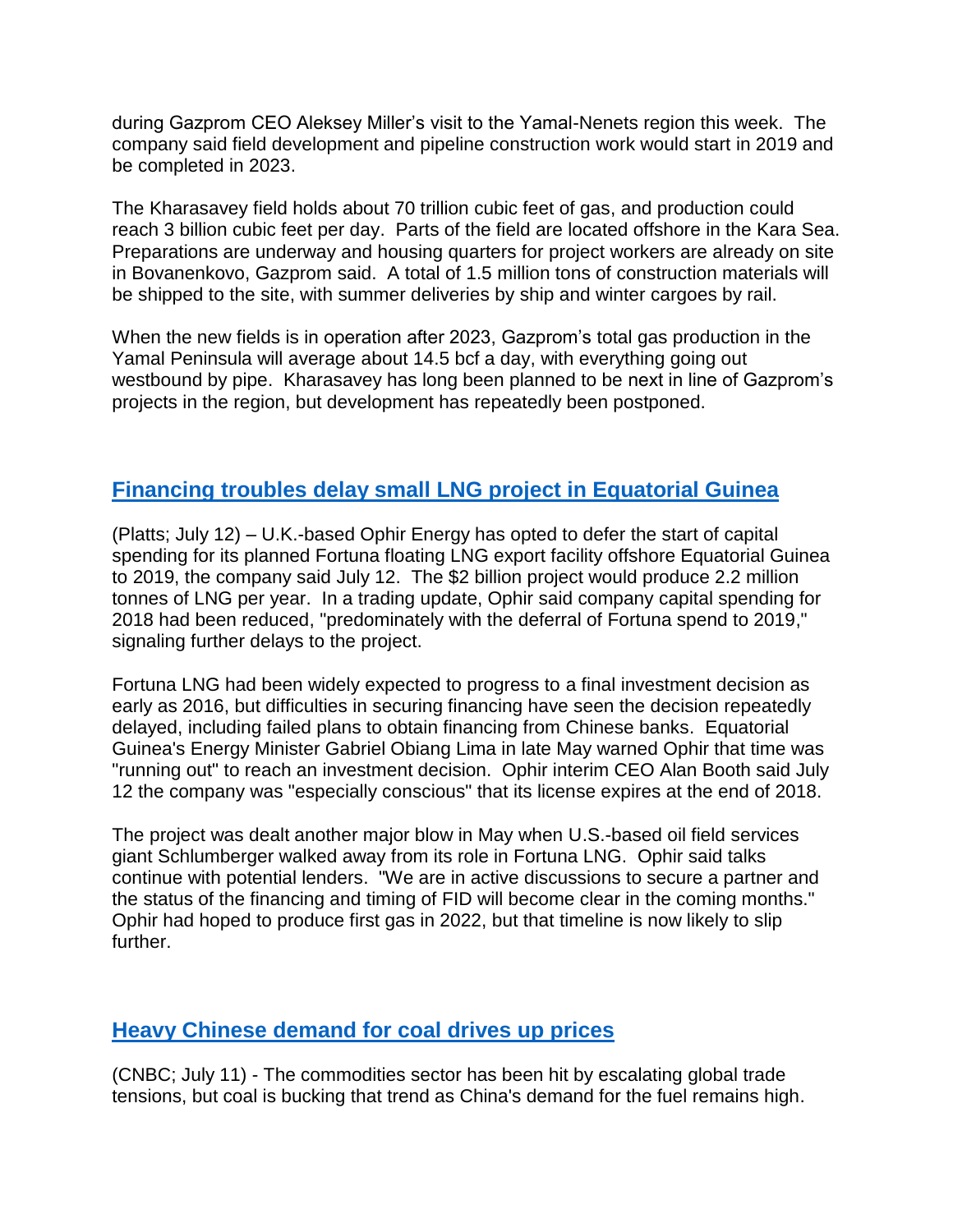Australian thermal coal prices have risen 40 percent this year so far, breaking through \$120 per metric ton for the first time since 2012. "We think the jump in the coal price has been a response to an unusually hot summer in China (more power needed for air conditioning) and solid economic growth in the first half of the year," said Caroline Bain, chief commodities economist at consultancy, Capital Economics.

The heatwave also dried up water reservoirs, hitting hydroelectricity output — a major source of renewable energy in China. Contributing to the coal supply crunch is a broad decline in domestic coal production in recent years due to the China's attempts to clean up its environment. All those factors contribute to greater demand for imported coal. Environmentalists are campaigning to end the use of coal — generally dirtier than other fuel sources such as natural gas — but demand for the commodity has held out so far.

That's even been true in China, where the government is rushing to clean up politically sensitive air pollution. BP said in its annual Statistical Review of World Energy that the share of coal used in power generation is 38 percent — practically unchanged from 1997. In China capacity for renewable energy and cleaner fuel like gas has not caught up with demand growth, particularly as hydropower plants have to wind down output due to weather conditions and gas infrastructure is not ready to take the demand load.

# **[LNG trading grows more transparent as market evolves](https://www.reuters.com/article/us-asia-lng-exchanges/booming-lng-market-steps-out-of-the-dark-as-transparency-push-grows-idUSKBN1K135K)**

(Reuters; July 11) - Long dominated by deals struck in secret, the \$230 billion liquefied natural gas industry is slowly seeing light as traders push for more transparency in the booming market. Over the past two months, commodity price agency S&P Global Platts and Australia-based LNG trading marketplace Global LNG Exchange facilitated the first transparent physical trades in their platforms. It was the first time since Platts kicked off its Asian LNG price assessment that it has disclosed parties of a physical trade.

Pricing transparency is critical to boost liquidity in commodity markets but is often tough to do, particularly in cash contracts with participants wary about exposing trading positions. LNG producers prefer fixed, long-term contracts because they provide steady revenues needed to fund multibillion-dollar projects. But the trading landscape is slowly changing, as more market participants push for transparency and Japan's JERA, the world's biggest LNG buyer, and leading merchants like Vitol expand their trading desks.

Platts started publishing a daily Asian LNG price assessment in 2009. For the first time, it published last week the counterparties of one LNG trade for its pricing process. Perth-headquartered Global LNG Exchange, an online platform for physical cargoes launched in April 2017, has seen its members more than double to 44 from last December, most of them from Asia. On Tuesday CME Group said it will develop the first physically deliverable U.S. LNG futures contract on its New York Mercantile Exchange.